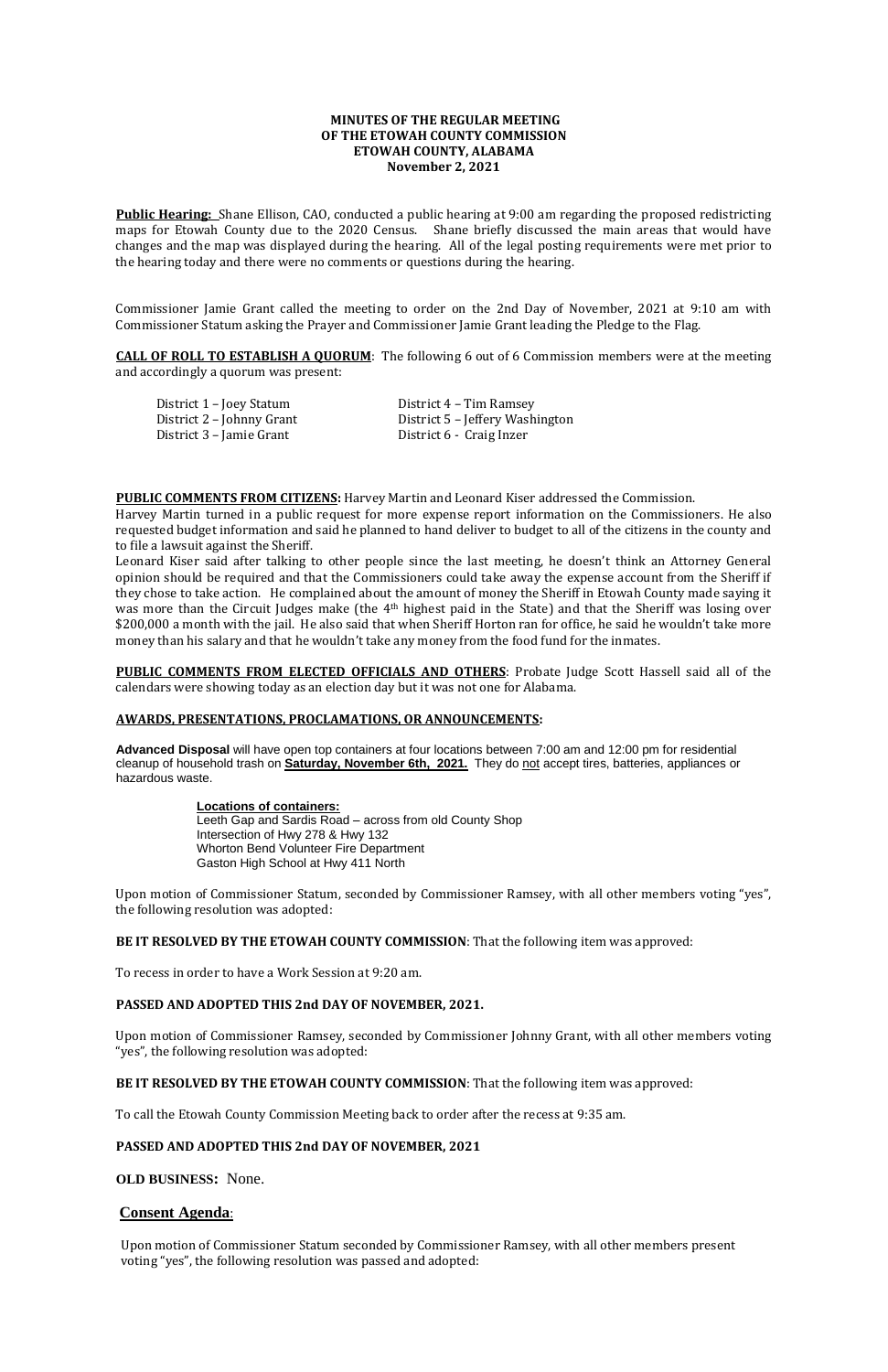**BE IT RESOLVED BY THE ETOWAH COUNTY COMMISSION**: That the following items on the Consent Agenda were approved as presented:

**CONSENT AGENDA**: All items designated as "Consent" are considered to be routine and non-controversial and will be approved by one motion. No separate discussion of these items will be permitted unless a Commissioner so requests. If so, such item(s) will revert to New Business.

- A. That the Minutes of the Regular Meetings dated October 19, 2021, of the Etowah County Commission be, and the same are hereby approved as written.
- B. The Proposed Agenda for November 2, 2021.
- C. Reported Financial Transactions. A copy of the Purchasing Charges for October, 2021, has been filed in Attachment Book 12, Page 30.
- D. To place the name of Faith Lumpkin in the Sheriff's Office job slot of Detention Deputy, effective November 1, 2021. This is a replacement to be paid from the ICE Fund, at an hourly rate of \$14.98.
- E. To place the name of Tiana Pinkard in the Sheriff's Office job slot of Detention Deputy, effective November 1, 2021. This is a replacement to be paid from the ICE Fund, at an hourly rate of \$14.98.
- F. To place the name of Kristopher McCormick in the Sheriff's Office job slot of Detention Deputy, effective November 1, 2021. This is a replacement to be paid from the ICE Fund, at an hourly rate of \$14.98.
- G. To place the name of Chad Knight in the Sheriff's Office job slot of Detention Sergeant, effective October 22, 2021. This is a replacement to be paid from the ICE Fund, at an hourly rate of \$15.74.
- H. To place the name of Tiffany Dailey in the Sheriff's Office job slot of Detention Sergeant, effective October 22, 2021. This is a replacement to be paid from the ICE Fund, at an hourly rate of \$16.54.
- I. To place the name of Barry Smith in the Sheriff's Office job slot of Detention Lieutenant, effective October 22, 2021. This is a replacement to be paid from the Jail Fund, at an hourly rate of \$20.15.
- J. To place the name of Christopher Timmons in the Sheriff's Office job slot of Detention Lieutenant, effective October 22, 2021. This is a replacement to be paid from the ICE Fund, at an hourly rate of \$19.18.
- K. To place the name of Matthew Helms in the Sheriff's Office job slot of Detention Deputy, effective October 25, 2021. This is a replacement to be paid from the ICE Fund, at an hourly rate of \$14.98.
- L. To approve the request of Robert Nail, County Engineer, to hire Nicholas Beavers as an Equipment Operator, effective November 2, 2021. This is a replacement to be paid from the Gas Tax Fund, at an hourly rate of \$13.24.
- M. To approve the request of Marion Dodd, Maintenance Director, to hire Chris Davis as a Maintenance Tech, effective November 8, 2021. This is a replacement to be paid from the Maintenance Fund, at an hourly rate of \$14.25.
- N. To approve the request of Melissa Lett, Purchasing Accountant, to award Bid No FY 2020-2021-23 Aggregate to Madison Materials and Wiregrass Construction Company, the lowest, complete bidders.
- O. To approve the Chem-Aqua Water Treatment Program Agreement for the Etowah County Judicial Building and to authorize the CAO to execute the document.

## **PASSED AND ADOPTED THIS 2nd DAY OF NOVEMBER, 2021.**

### **NEW BUSINESS:**

Upon motion of Commissioner Statum, seconded by Commissioner Johnny Grant, with all other members voting "yes", the following resolution was adopted:

### **BE IT RESOLVED BY THE ETOWAH COUNTY COMMISSION**: That the following item was approved:

To authorize Shane Ellison, CAO, to execute a buy-back offer of up to 40 hours of a combination of sick, vacation, paid-time-off (PTO), and /or comp time to eligible county employees to be executed in November, 2021.

## **PASSED AND ADOPTED THIS 2nd DAY OF NOVEMBER, 2021.**

Upon motion of Commissioner Statum, seconded by Commissioner Ramsey, with all other members voting "yes", the following resolution was adopted:

### **BE IT RESOLVED BY THE ETOWAH COUNTY COMMISSION**: That the following item was approved:

To approve the request of Melissa Lett, Purchasing Accountant, to award Bid No FY 2021-2022-01 Perforated Plates for Jail Windows to Southern Steel, the lowest, responsible bidder (due to the lead time being only 8 days and the importance of this was included in the bid request).

## **PASSED AND ADOPTED THIS 2nd DAY OF NOVEMBER, 2021.**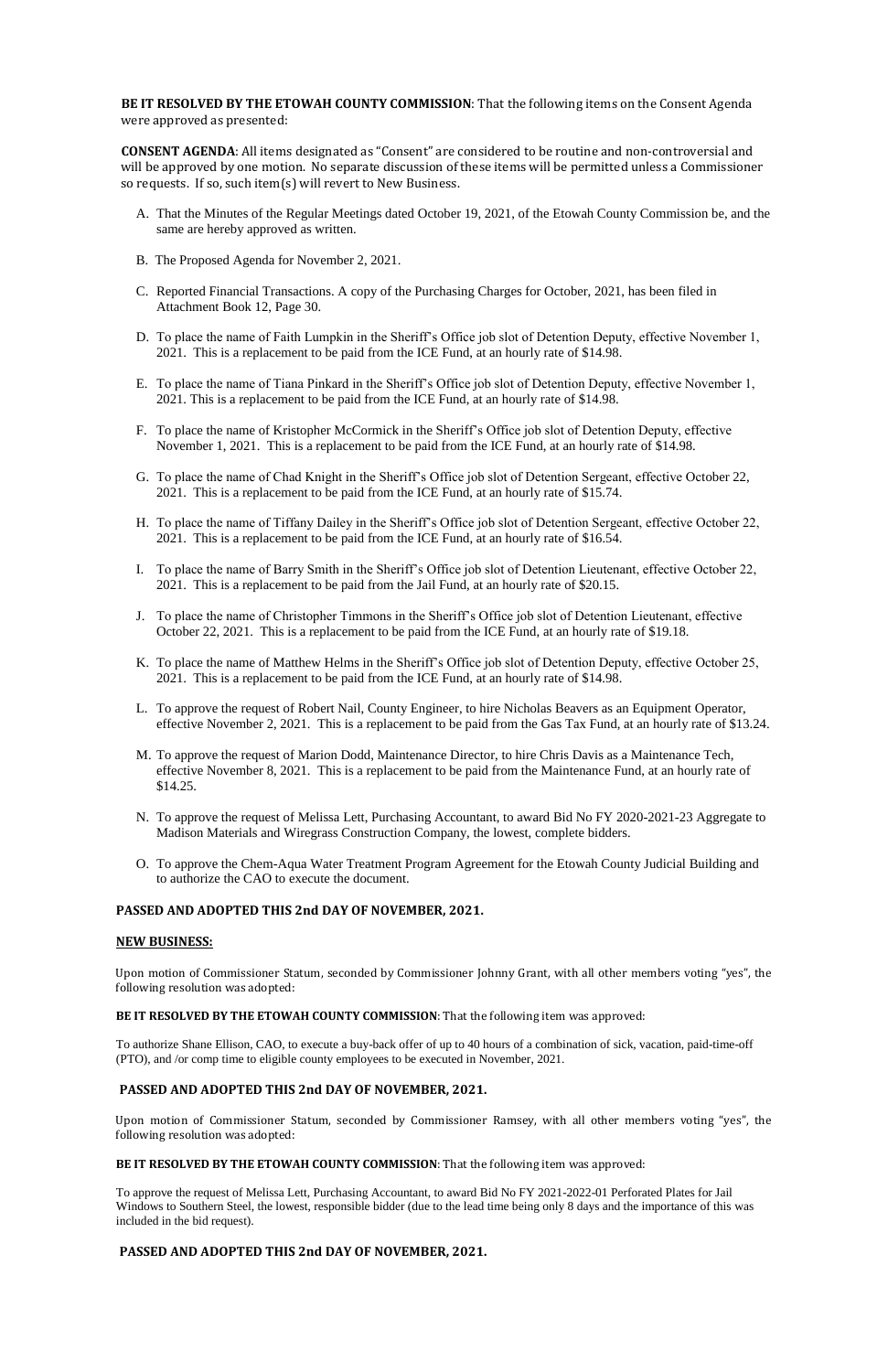Upon motion of Commissioner Ramsey, seconded by Commissioner Johnny Grant, with all other members voting "yes", the following resolution was adopted:

**BE IT RESOLVED BY THE ETOWAH COUNTY COMMISSION**: That the following item was approved:

To authorize two Executive Sessions with the first one to discuss Pending Litigation; and the second to discuss Business and Commerce, after a roll call vote with the majority approving the sessions. The County Attorney, Jim Turnbach, certified both Sessions as meeting the requirements and the meetings will include the Commissioners, Shane Ellison, Kevin Dollar, and Jim Turnbach for the first meeting and the second meeting will be all that are in the first meeting and also representatives form Goodwyn, Mills, and Cawood. District 1 –yes; District 2- yes; District 3 – yes; District 4 – yes; District 5 – yes; and District 6 – yes.

### **PASSED AND ADOPTED THIS 2nd DAY OF NOVEMBER, 2021.**

Upon motion of Commissioner Ramsey, seconded by Commissioner Statum, with all other members voting "yes", the following resolution was adopted:

**BE IT RESOLVED BY THE ETOWAH COUNTY COMMISSION**: That the following item was approved:

To reconvene from Executive Session at 10:55 am.

## **PASSED AND ADOPTED THIS 2nd DAY OF NOVEMBER, 2021.**

Upon motion of Commissioner Ramsey, seconded by Commissioner Johnny Grant, with all other members voting "yes", the following resolution was adopted:

#### **BE IT RESOLVED BY THE ETOWAH COUNTY COMMISSION**: That the following item was approved

To authorize the Chief Administrative Officer to execute a written agreement for potential grant funding after its receipt and review by the county attorney. A copy of this agreement is filed in Attachment Book 12, Page 31.

### **PASSED AND ADOPTED THIS 2nd DAY OF NOVEMBER, 2021.**

Upon motion of Commissioner Inzer, seconded by Commissioner Statum, with all other members voting "yes", the following resolution was adopted:

### **BE IT RESOLVED BY THE ETOWAH COUNTY COMMISSION**: That the following item was approved

To approve the new Etowah County Commission District Maps reflecting changes resulting from the 2020 Census. A copy of these maps is filed in Attachment Book 12 Page 32.

### **PASSED AND ADOPTED THIS 2nd DAY OF NOVEMBER, 2021.**

Commission President Jamie Grant read the following statement in response to the repeated requests concerning the Sheriff's expense allowance:

The Alabama Legislature approved Act #2019-401, and the Act became Alabama Law on May 30, 2019. The Act allowed the Etowah County Commission to approve an additional expense allowance to be paid to the office of the Etowah County Sheriff. If the Commission chose to approve the expense allowance, the Act required that the Commission do two things -----determine the amount of the expense allowance and to pay the amount monthly.

Due to the extraordinary responsibilities of the Sheriff in the housing and administration of the ICE Program detainees, and in the administrative responsibilities associated with the housing of City of Gadsden prisoners, the Commission chose to approve the expense allowance and set the sum of \$30,000 to be paid for the ICE responsibilities, and the sum of \$15,000 to be paid for the City of Gadsden responsibilities, by unanimous approval of resolution 10 061 dated July 23, 2019.

The Etowah County Commission has followed the provisions and requirements of Act #2019-401 to the letter of the law. The Etowah County Commission has no legal reason to question the terms of legislative Act #2019-401. The Act allows fair compensation to be paid to the office of the Sheriff of Etowah County, regardless of who holds the office.

The Etowah County Commission will not agree to be injected into political campaigns concerning questions motivated by political considerations. Accordingly it will not seek an Attorney General opinion based on this issue.

### REPORTS FROM THE STAFF:

 **Chief Administrative Officer:** No Report. **County Engineer:** No Report. **County Attorney:** No Report. **Other**: No Report.

#### **DISCUSSION BY COMMISSIONERS:**

Shane said he will not be here for the meeting next week so the Commission will not have a work session on November 9<sup>th</sup>.

Commissioner Inzer thanked Goodwyn Mills and Cawood representatives for coming and said they were working on some good things going forward and he was going to do all he could to move the county forward. He appreciates everyone working together.